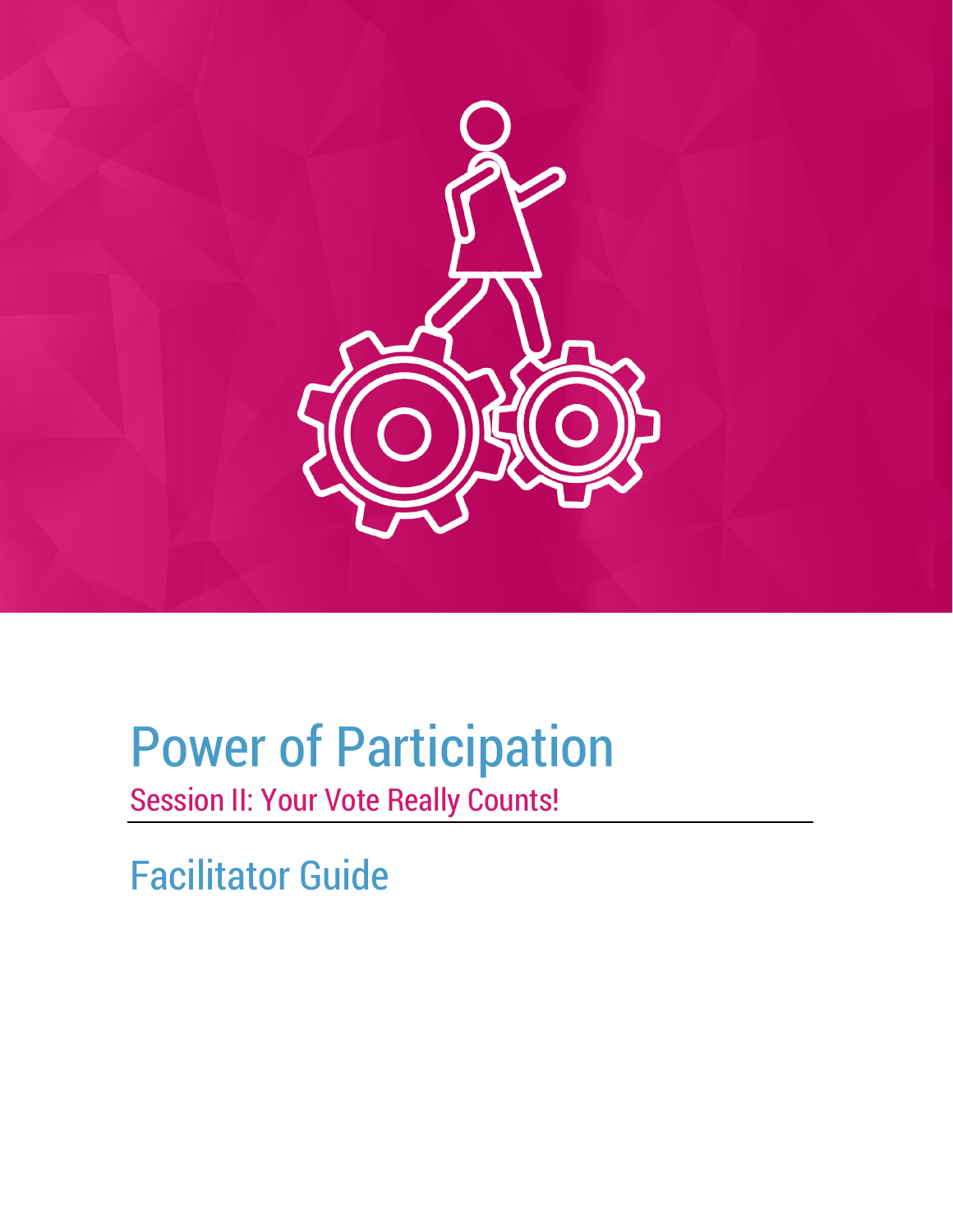# Your Vote Really Counts!

# **Snapshot**



#### **Session Goals:**

- To let participants see and analyze for themselves how election outcomes change when different constituencies vote, or don't vote
- To deepen awareness that voting really matters
- To interest participants in encouraging others to vote
- To increase energy and enthusiasm for voting
- To develop a strong sense of connection among the participants, and from the participants to 9to5



#### Core Session Punchline

Our votes, and the votes of people like us, can make a huge difference. We need to get out and vote and persuade others to vote too!

# $\frac{4}{10}$  Prep & Set-Up

# Materials/handouts needed:

- $\Box$  Election pair handouts
- $\Box$  Evaluation forms

# Equipment/supplies needs:

- Easels
- $\Box$  Flip chart paper
- Markers
- □ Tape
- $\Box$  Paper and pens for participants

### Room Set-up:

- $\Box$  Easel(s) with flip chart paper easily accessible for facilitator
- $\Box$  Chairs in a circle
- $\Box$  Work tables outside the chair circle
- $\Box$  Guiding questions on flip chart paper (covered)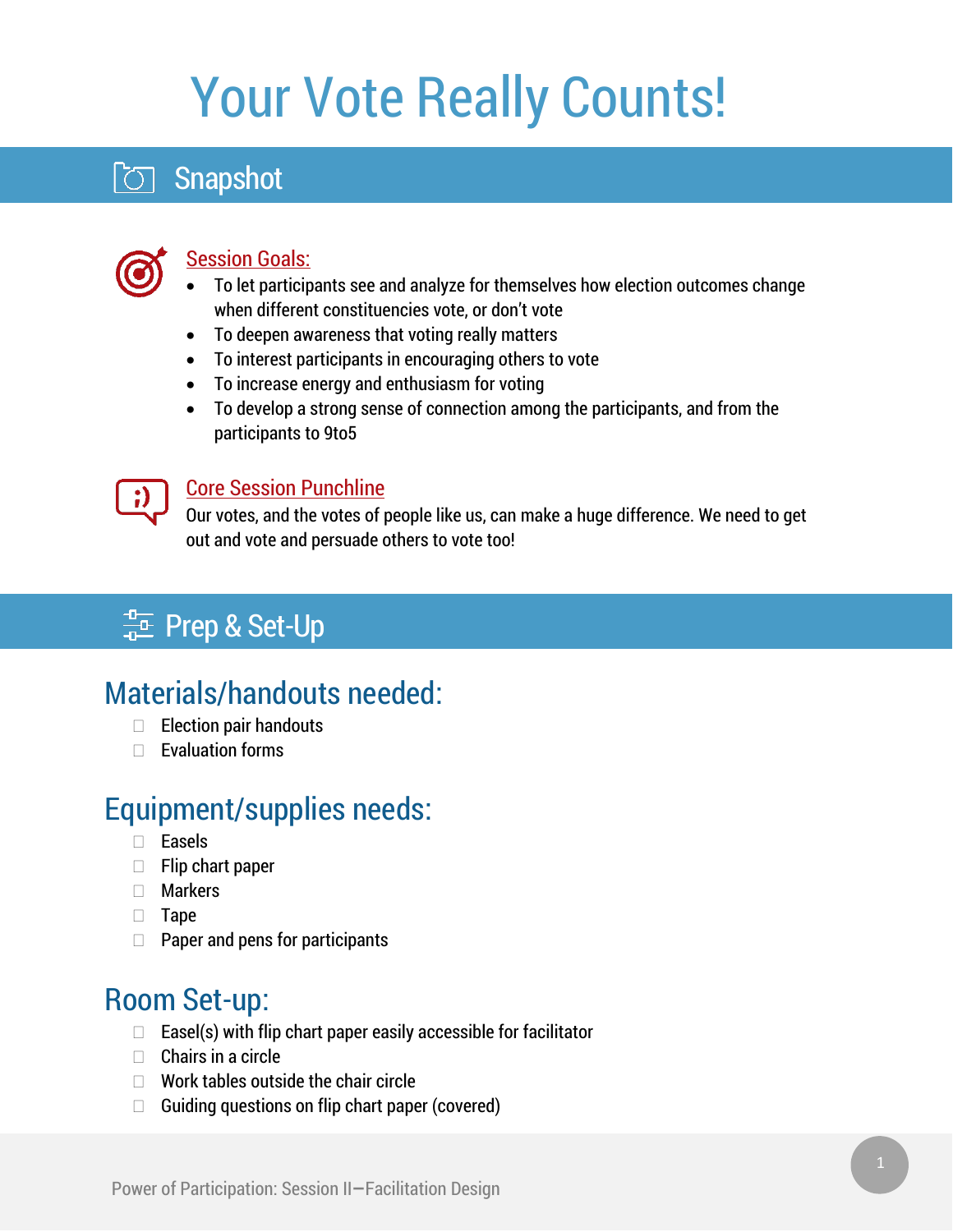

#### Key Components:

| $\overline{O}$ 2 mins     | <b>Welcome</b>                                               |
|---------------------------|--------------------------------------------------------------|
| $\overline{3}$ mins       | <b>Regrounding:</b>                                          |
|                           | • Quick reflections on Session I from participants           |
|                           | • Re-Intro to 9to5 (ask for volunteer from morning session?) |
| $\overline{\circ}$ 3 mins | <b>Series and session purpose overview</b>                   |
|                           | What the next 1 1/2 hours will look like                     |
| $\frac{1}{2}$ 2 mins      | Revisit group agreements and answer any new questions        |

### Section II-Core Activity

#### Key Components:

| $\circ$ 5 mins  | <b>Session Introduction</b>              |
|-----------------|------------------------------------------|
| $\circ$ 10 mins | Activity I-Local elections pair          |
| $\circ$ 20 mins | Activity II-State elections pair         |
| $\circ$ 20 mins | Activity III-Presidential elections pair |

#### Icebreaker: Pulse of the room

- Raise your hands if don't vote all that often?
- Raise your hands if you don't think voting matter?
- Raise your hands if you think voting is important?
- Raise your hands if you vote most of the time?

#### Overview of core activity

We're going to spend the next 45 minutes or so looking at some elections and their outcomes. We're going to work in pairs and then in small groups to try to get a sense of how elections are affected by who runs for office, who votes, and who doesn't vote. We're also going to look at whether the outcomes of elections have any direct affect on people like us.

### 55 mins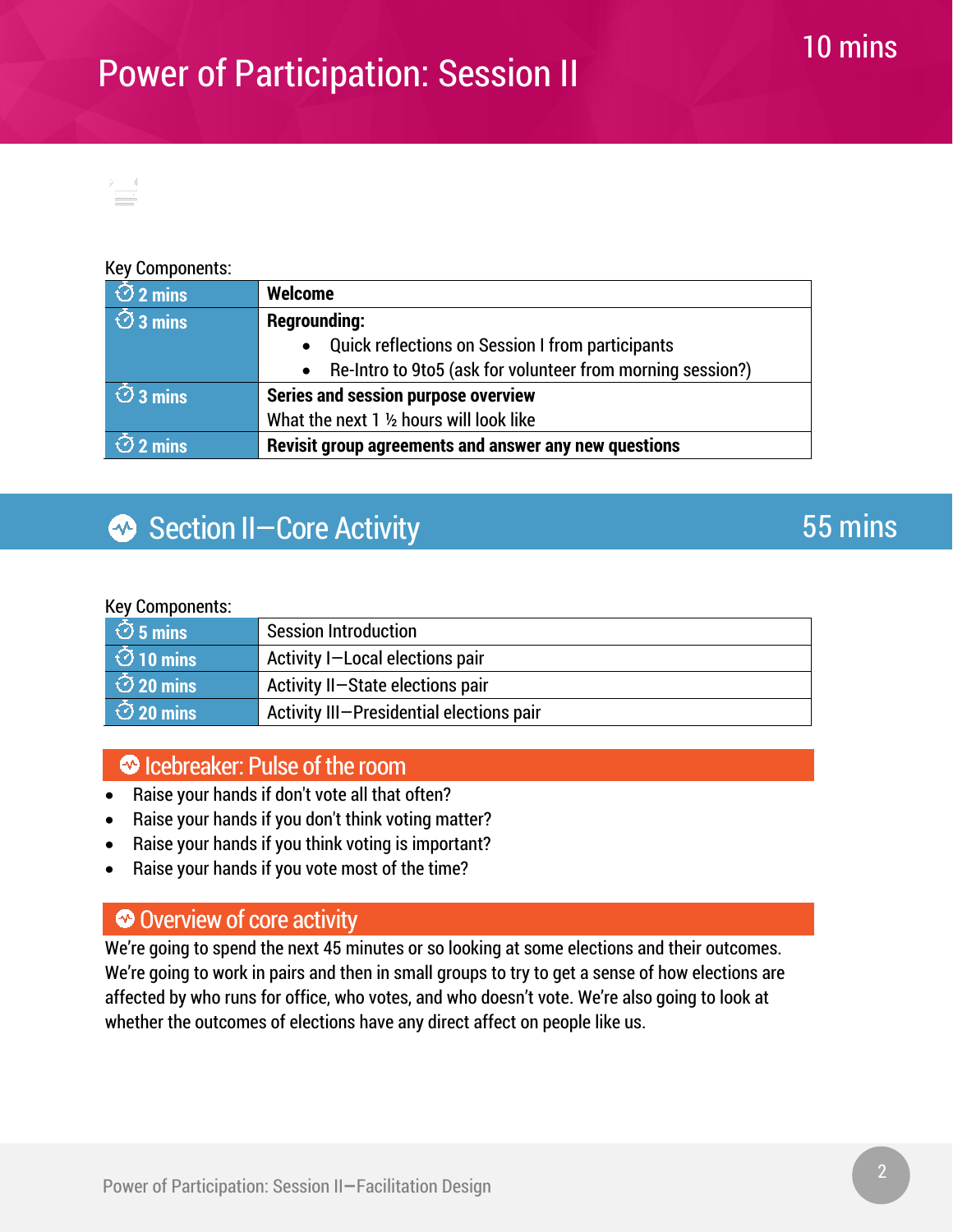#### Activity I—Local elections pair (10 mins)

We'll start by taking a look at a couple of races that local women won in November 2017 - Kim Schofield, who's on the Board of GA's 9to5 Chapter, and Stephe Koontz.

Break group into partners and ask the pairs to talk with each other for a 3-4 minutes about the two elections.

#### Distribute the handout on these elections.

Ask people to answer the following guiding questions during their discussion:



- What stands out to you about these elections?
- Do you think it would have any impact on you and things you care about if Kim or Stephe represented you (if you lived in the District or city)?
- How?

Quick popcorn out. (Have people informally identify some of the things they discussed.)

# Facilitator Punchlines

- Some elections are won by a relatively small number of votes
- It's important for diverse people to run for elected office
- People like us really can win elections and make big changes!

#### Activity II—State elections pair (20 mins)

#### Small group work

**Break room up into small groups of 3 to 5 (depending on**  $#$  **of total participants).** 

Explain the process for each of these discussions, which is:

- Spend about 5 minutes discussing these election pairs paying particular attention to the guiding questions
- Take notes for our discussion later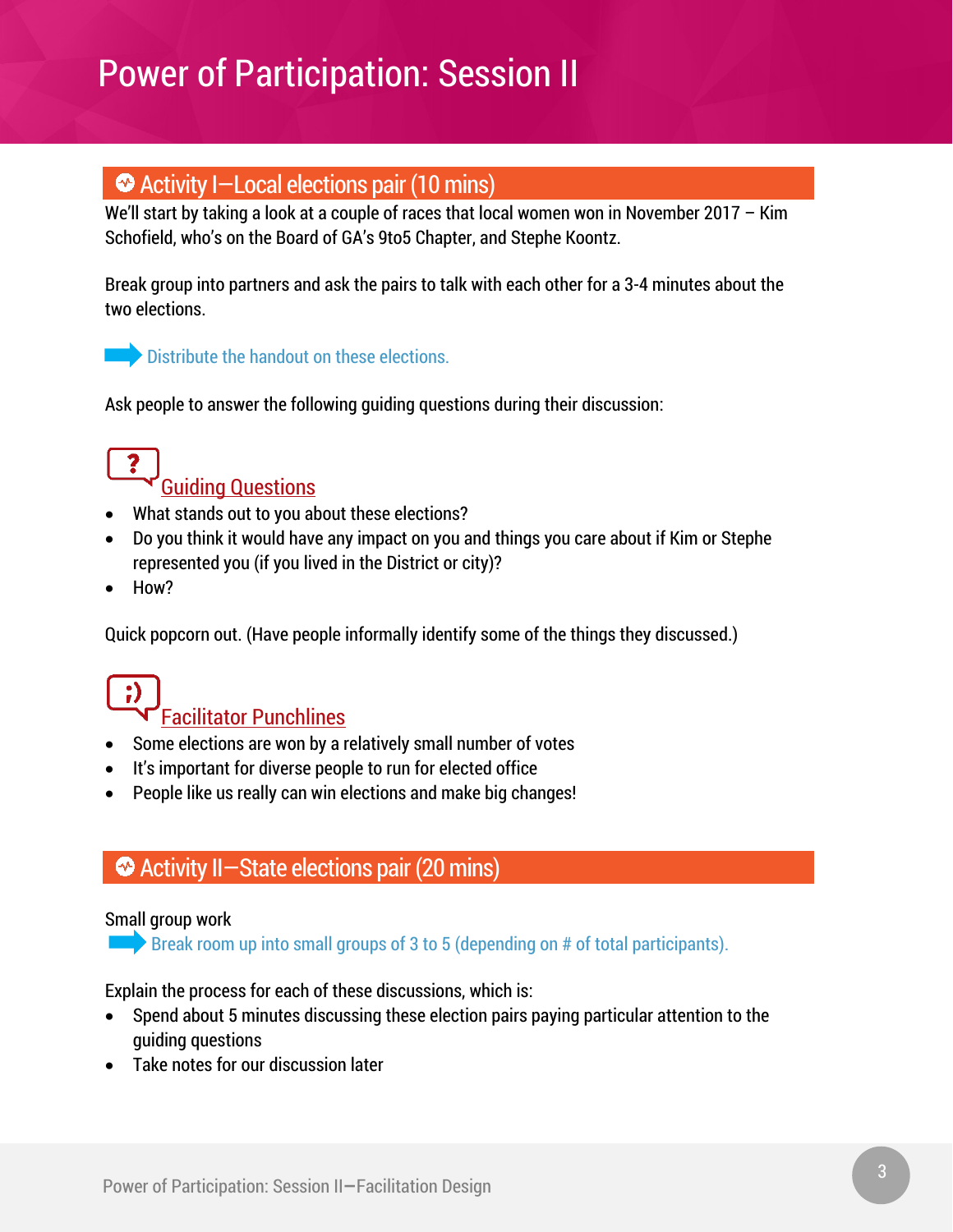#### Guiding Questions

- What are the 2-4 key messages you get from looking at the information provided in each election pair?
- Is there anything you find particularly interesting, inspiring or sobering about the election outcomes?

#### $\ddot{\circ}$  5 mins total for each pair:

Distribute GA 6th Congressional District handouts (Ossoff and Handel) and ask participants to answer the guiding questions.

#### $\dot{\circ}$  5 mins total for each pair:

**Distribute Alabama Senate election handout (Jones and Moore) and ask participants to** answer the guiding questions.

#### $\ddot{\circ}$  5 mins total for comparison discussion:

- Compare and contrast the two elections
- Identify no more than 3 key points from this discussion

#### 5 mins total

**Informal report back** key points from small groups to full group (Have people **very briefly** identify some of the things they discussed.)

#### Facilitator Punchlines:

- African American turnout was very important to the outcome in both of these two elections
- in GA District 6 turnout was low—AA voters were not energized by either candidate
- in AL AA turnout was high and it probably changed the outcome of the election-no one expected a Democrat to win until right before the election
- the margins of victory in both elections were relatively small; people's votes really mattered

#### Activity III—Presidential elections pair (20 mins)

#### **2008 & 2016 Presidential Elections Pair Small group work**

Stay in same small groups of 3 to 5 (depending on # of total participants)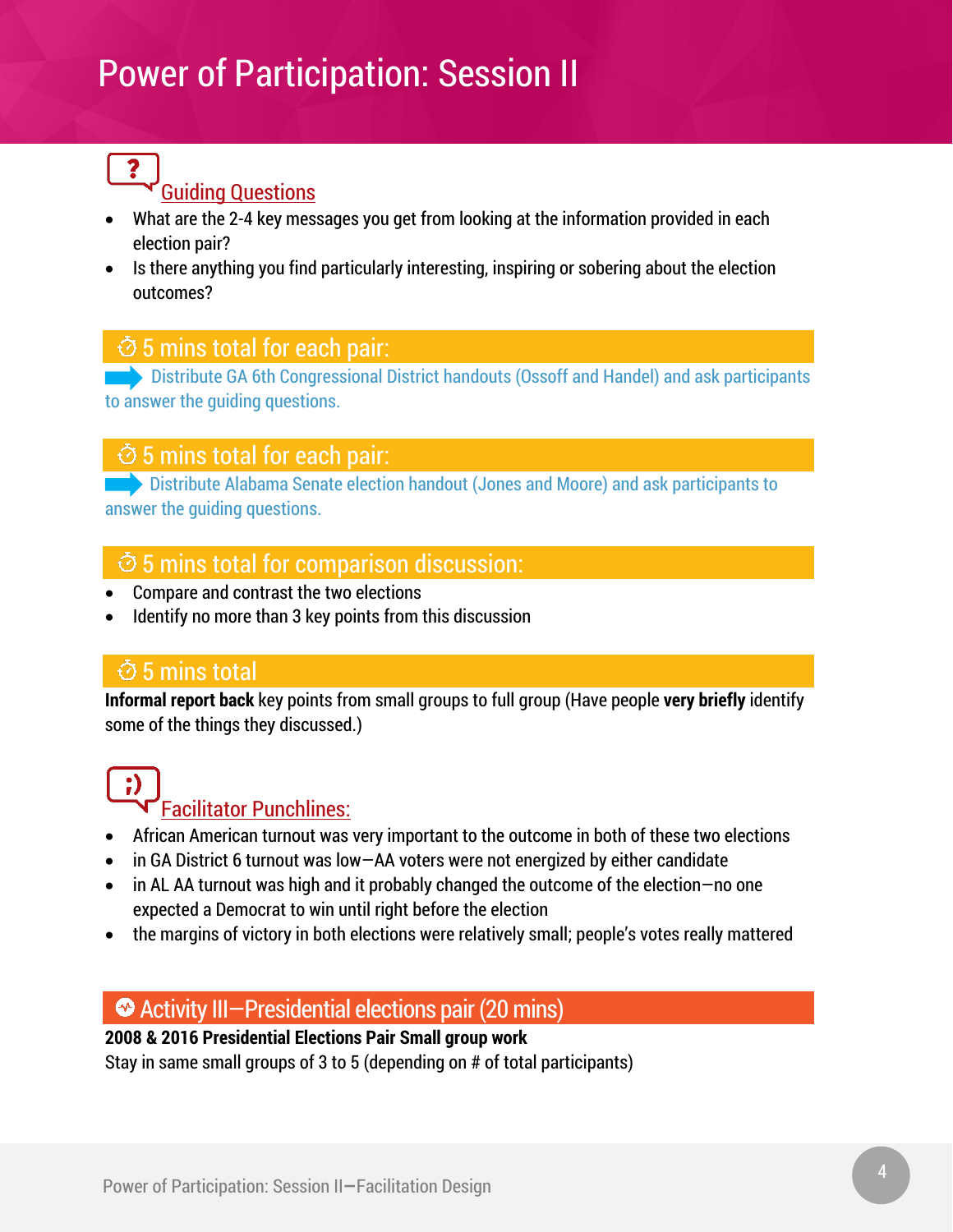**Let people know the process** will be the same as for the previous activity:

- Spend about 5 minutes discussing these election pairs paying particular attention to the guiding questions
- Take notes and identify 3 (no more) key points from these elections

#### 5 mins total

**EXECUTE: Distribute Big Picture 2008 and 2016 Presidential Election Pair and ask participants to** answer the guiding questions.

#### 5 mins total

**Distribute NC Voter Snapshots and ask participants to answer the quiding questions.** 

#### 10 mins total

**Informal report back** key points from small groups to full group (Have people **very briefly** identify some of the things they discussed.)



#### Facilitator Summary:

- Barack Obama won by a comfortable margin in 2008 and became the first African American President; it was an historic election
- Hillary Clinton actually won the popular vote in 2016 by 2% points which was close to 3 million votes, but she lost because she lost in key states and lost the Electoral College
- Black voters turned out in North Carolina at levels 5% above the turnout overall in 2008 and about 5% below normal in 2016 (a 10% reduction from 2008 overall)
- Obama won in NC in 2008 by 14,177
- In 2008 the African American turnout, and especially the high percentage turnout, was more than enough for Obama to win the critical state of North Carolina
- The North Carolina example demonstrates the power of voting who votes, and who doesn't vote can have huge impacts

# Section III-Discussion & Punchlines

### 13 mins

#### $\dot{\circ}$  5 mins

**Pair Sharing:** Find someone you haven't talked with yet and discuss how you felt about the outcome of the 2016 Presidential election and if it's had any direct impact on your life or the lives of people you know.